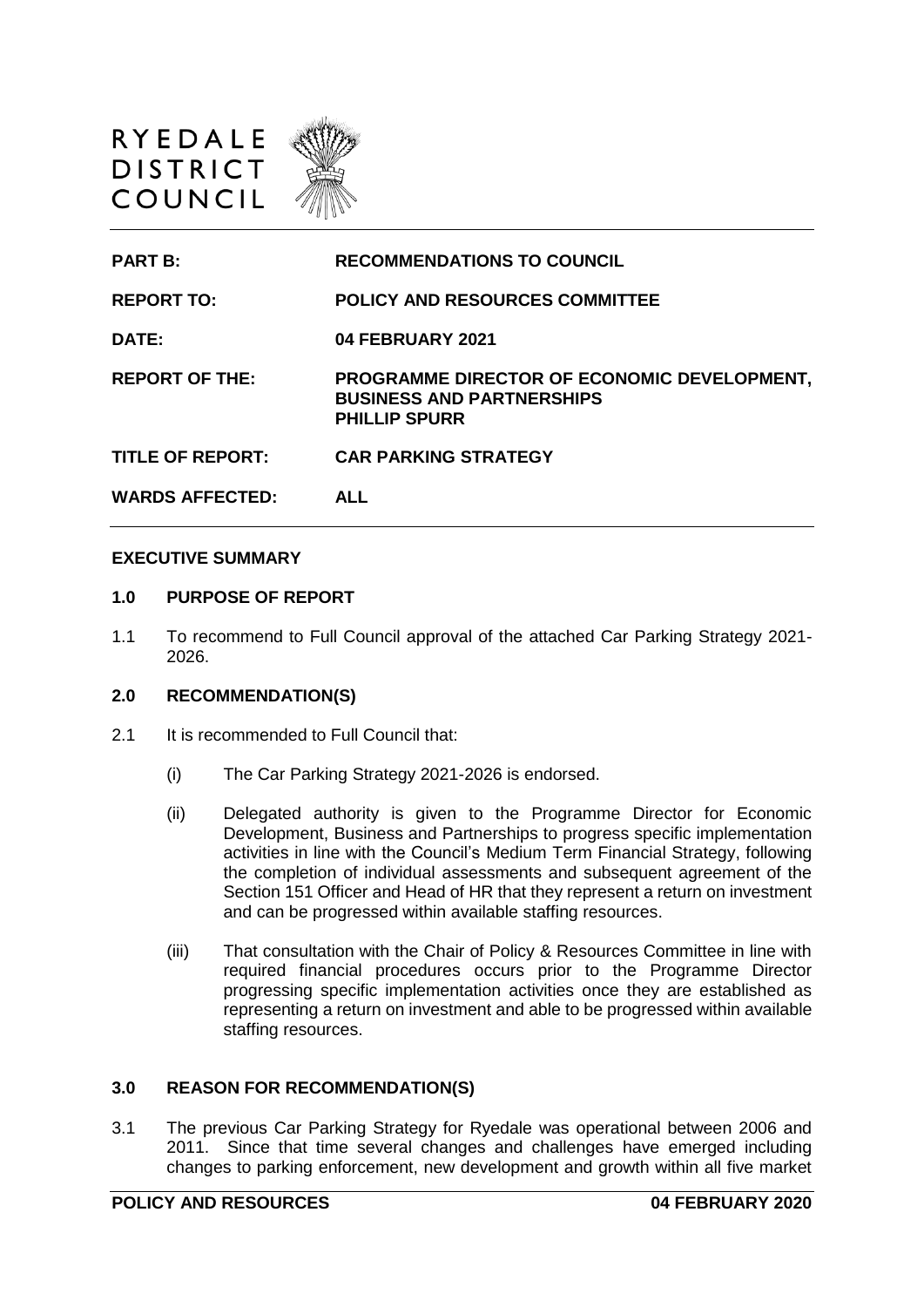towns and an increase in visitor numbers, all of which collectively mean there is a need to utilise our car parking offer to improve the vitality and functionality of our towns. An approved recommendation within a Policy and Resources Committee paper in March 2018 committed to undertaking the development of a new strategy in partnership with North Yorkshire County Council. WSP Consultants were subsequently appointed to assist with the development of a strategy.

- 3.2 Upon completion of a car parking review by WSP which included engagement with a range of key stakeholders including town councils, tourism attractions and interest groups, a cross-party Car Parking Working Party was formed to review the report and the recommendations it contained. Extensive discussions with this group of Elected Members took place from late 2019 and through 2020 to inform the development of the proposals contained within the strategy.
- 3.3 The Car Parking Strategy is extensive and contains a number of key themes. Activities to deliver these themes will improve the quality of the car parks, and make our towns more attractive to both residents and visitors. Investing in our car parks will support local businesses and the visitor economy.
- 3.4 Investing in car parks has the potential to increase revenue generated by the council in the medium term. Whilst it recognised that car parking income is likely to fall in 2021/22 as a result of the continuing Covid pandemic it is anticipated that delivery of the strategy will generate a significant increase in income in subsequent years. The detail of this is to be developed by the Programme Director in conjunction with the Section 151 Officer to ascertain the business case for specific investments and returns prior to the implementation of specific initiatives to deliver the Strategy.
- 3.5 Additional resources are likely to be required to deliver these themes, once the business case for each activity has proved that value for money will be achieved in addition to delivery against the strategic priorities contained within the Council Plan.
- 3.6 The Strategy will be implemented on a phased basis over a five year period.

## **4.0 SIGNIFICANT RISKS**

- 4.1 A number of potential partners and stakeholders will need to be engaged to successfully deliver the actions identified in the proposed strategy. All stakeholders should be assured that all activity will be undertaken in a collaborative manner, with activity coordinated and managed though the Economic Development service.
- 4.2 There are a number of strategic actions which will require financial investment and / or legal support to enact. Appropriate external and specialist support will be sought where necessary, and any additional resources required will be secured with the appropriate approval prior to work being initiated. Such costs will be taken into account when assessing likely return on investment prior to the inception of individual activities.
- 4.3 The Programme Director and Section 151 Officer will ensure that a business case approach is used to determine return on investment and value for money. Each business case will also take into account the staffing resources of the Council that is required to progress implementation, ensuring that day to day service is not inadvertently affected e.g. in Customer Services and Streetscene teams.

# **5.0 POLICY CONTEXT AND CONSULTATION**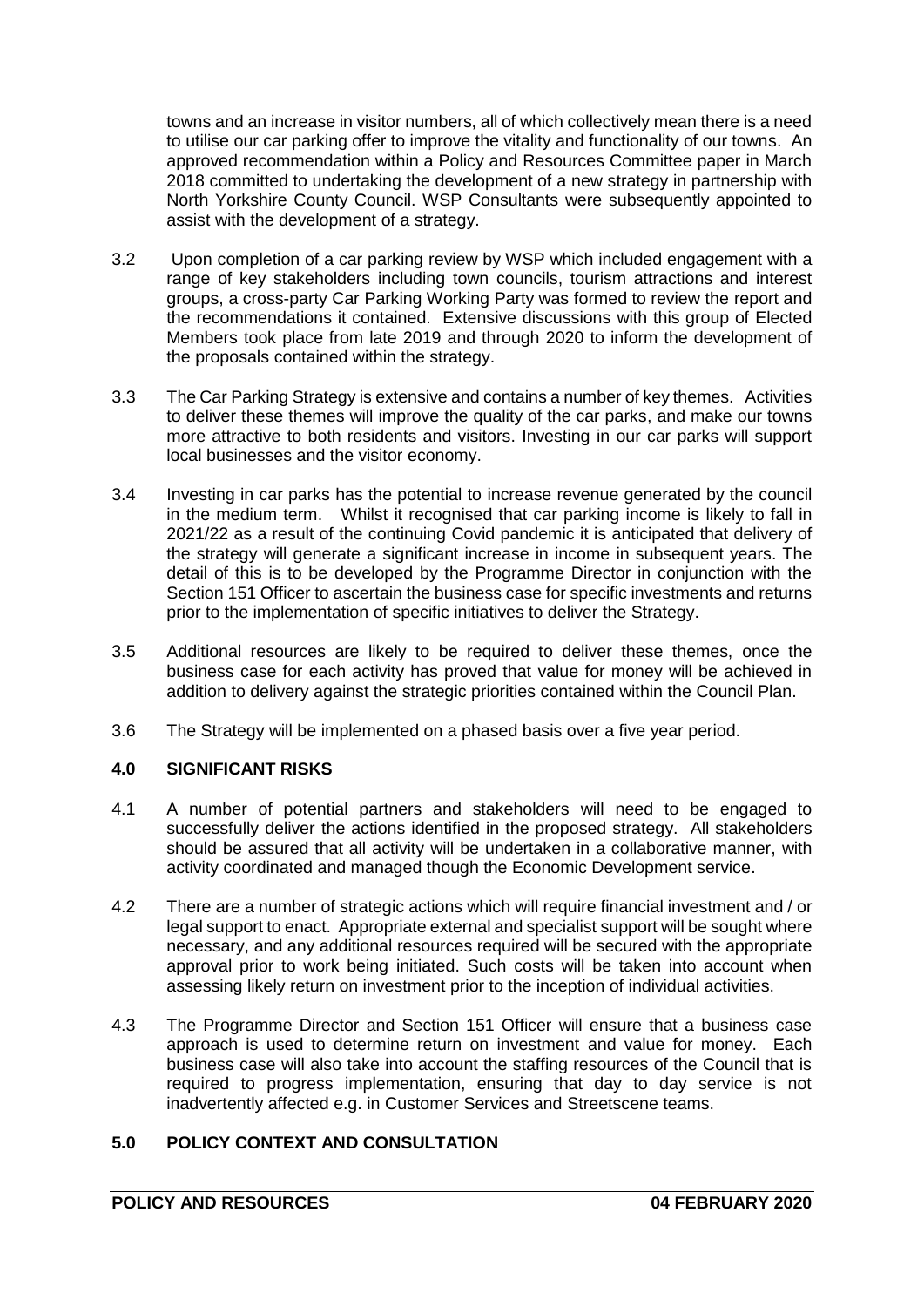- 5.1 Implementation of the Strategy will support the aims and objectives of the Council Plan 2020-2024, in particular the priorities of 'a place like no other – to live, work, visit and invest' and 'sustainability into the future', in addition to the Economic Recovery Plan, the Tourism Destination Delivery Plan, and the Climate Change Action Plan.
- 5.2 A copy of the draft Car Parking Strategy 2021-2026 was provided to all members of the Car Parking Working Party for comment prior to this report being presented to Committee.

# **REPORT**

## **6.0 REPORT DETAILS**

- 6.1 Consultants WSP were commissioned in 2018 to undertake an extensive review of all aspects of car parking across all car parks in Ryedale.
- 6.2 Upon completion of the report by WSP, a cross-party Car Parking Working Party was formed to review the report and the recommendations it contained. Extensive discussions took place from late 2019 and through 2020 to inform the actions and policy direction of a new Car Parking Strategy for Ryedale for the next five years.
- 6.3 The Car Parking Strategy 2021-2026 is a reflection of these discussions.
- 6.4 The Car Parking Strategy considers parking issues across Ryedale as well as those related to specific locations, with the intention of ensuring consistency in our approach but addressing localised issues, and ensuing the best possible facilities are available for all.
- 6.5 Using the WSP report and its recommendations, Working Party discussions highlighted a number of key themes to be incorporated in the strategy including tariffs, permits, accessibility, EV charging, alternative uses of the car parks and enforcement. Delivery will be undertaken in line with the identified themes.
- 6.6 Delivery of the Strategy will ensure that the quality of our car parks is enhanced to improve future revenue generation and to provide facilities which support a vibrant local economy and town centre retail offer. Delivery of the strategy will provide the infrastructure for transition to greater use of electric vehicles and encourage other, more sustainable, forms of transport, ensure the best value for RDC from its assets, and meet the parking needs of residents, businesses and visitors. If the strategy is not delivered it is likely that these benefits will not be realised.

# **7.0 IMPLICATIONS**

- 7.1 The following implications have been identified:
	- a) Financial

Specific activities will be progressed for implementation where they are in line with the Council's agreed Medium term Financial Strategy, assessed as representing value for money and can be delivered within available corporate staffing resources by the Programme Director, and agreed as such by the Section 151 Officer and Head of HR. Consultation with the Chair of Policy & Resources Committee in line with required financial procedures will occur prior to the Programme Director progressing specific implementation activities once an activity is established as